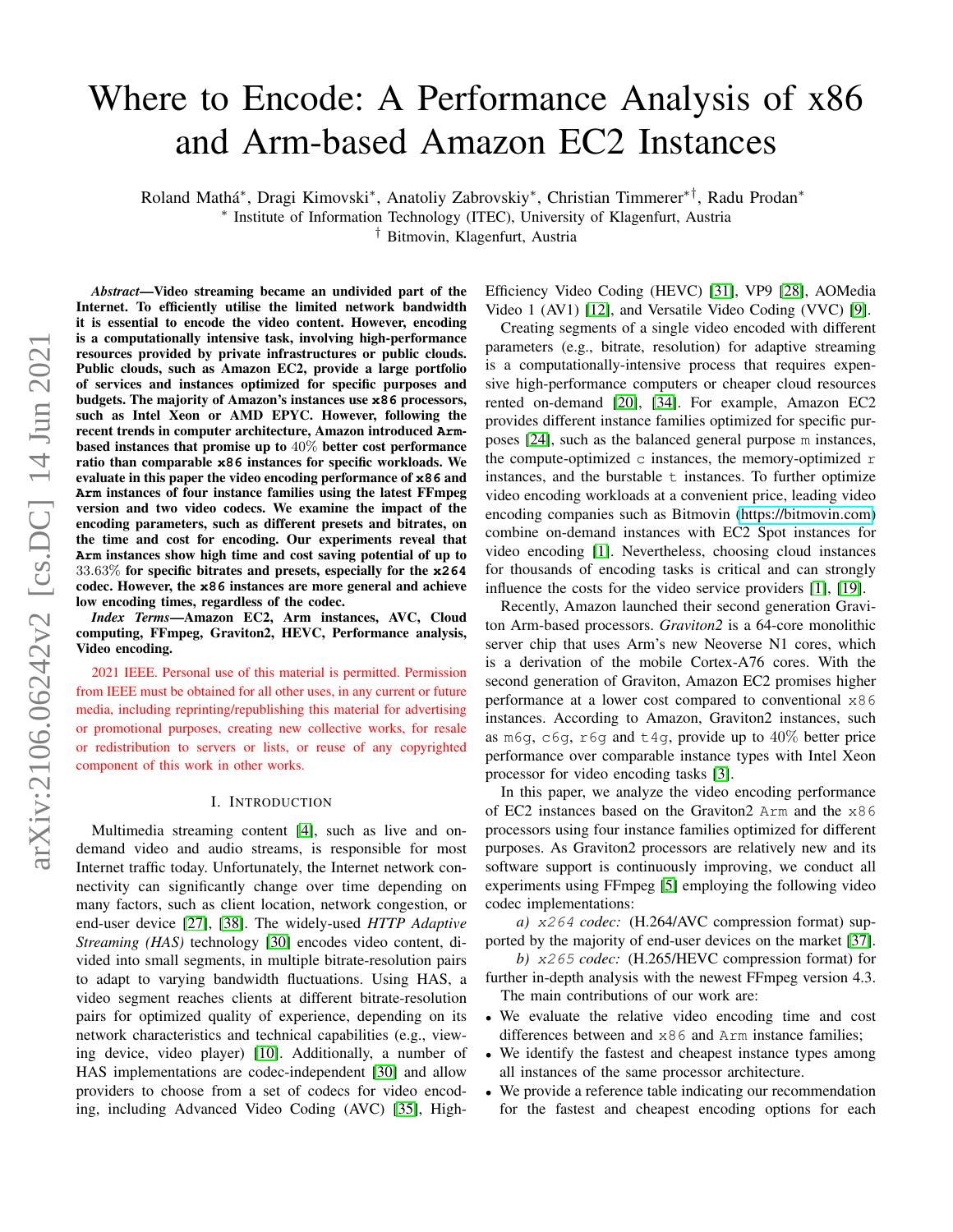instance family, preset, and bitrate.

The paper is organized into six sections. Section [II](#page-1-0) discusses the related work. Section [III](#page-1-1) presents the evaluation methodology. Section [IV](#page-2-0) describes the experimental design and evaluation scenarios, followed by the two codecs' experimental results in Section [V-A](#page-3-0) and Section [V-B.](#page-5-0) Section [VI](#page-5-1) summarizes our recommendations and discusses the results. Finally, Section [VII](#page-8-9) concludes the paper and outlines the future work.

# II. RELATED WORK

<span id="page-1-0"></span>We review the state-of-the-art related to performance analysis and characterization of video encoding on cloud instances.

*a) Cloud performance analysis:* Li *et al.* [\[24\]](#page-9-7) analyze the performance of heterogeneous cloud instances for encoding video streams and provide a model for quantifying the suitability of cloud instance types for various encoding tasks. Xiangbo *et al.* [\[23\]](#page-8-10) present a performance analysis for improved scheduling of encoding tasks on cloud instances, which reduces the cost for the streaming service providers by 85%. Timmerer *et al.* [\[33\]](#page-9-9) present a performance analysis of the Bitmovin encoding platform, developed atop the MPEG-DASH open standard over multiple cloud instances. Based on this analysis, the encoding platform utilizes appropriate cloud instances to increase the average media throughput without stalling during operation.

*b) Processor architecture:* Jiang *et al.* [\[18\]](#page-8-11) present a performance characterization of cloud instances based on the first generation of Graviton compared to a multitude of Intel Xeon processors. The work demonstrates that although the Graviton processor has the slowest encoding speed and scalability ratio, it provides cost savings of around 15% for the same encoding performance. Federman *et al.* [\[13\]](#page-8-12) analyze the microarchitectural behavior of x86 processors for a set of video streaming workloads based on the x264 codec. They identify that video encoding suffers from a high amount of stalled instructions and cache misses, which leads to lower scalability and hindered execution. Magaki *et al.* [\[26\]](#page-9-10) evaluate GPU and FPGA-based clouds' performance for video encoding with the x265 codec and propose an application-specific integrated circuit tailored for this task.

*c) Large scale video encoding:* Jiang *et al.* [\[17\]](#page-8-13) evaluate the performance of public cloud infrastructure for large-scale video encoding applications scaling up to one thousand virtual machines. Regarding video encoding benchmarks, Lottatini *et al.* [\[25\]](#page-9-11) present a public suite tailored for cloud video services, which encompasses a set of representative videos and metrics that reflect user-perceived characteristics of the video streams, such as quality and encoding speed.

*d) Gap analysis:* The presented research works are segregated, utilize a single codec, and exclusively consider userspecific metrics, such a perceived video quality. In this work, we complement the related approaches by characterizing the performance of modern x86 and Arm architectures for a set of commonly used video codec implementations. Furthermore, we consider various video encoding presets (*e.g.*, as known in x264, x265) and provide a detailed analysis on the performance and the cost savings of using optimized instances in the cloud. Lastly, we examine the suitability of the Armbased processors for performing video encoding tasks.

## III. EVALUATION METHODOLOGY

<span id="page-1-1"></span>This section presents the performance evaluation methodology comprising two phases. 1) *Encoding data generation* describes the selection of representative video sequences, identifies video codecs, and selects encoding parameters. 2) *Instance selection and metric definition* describes the selection of cloud instances based on the processor micro-architecture and defines the relevant performance evaluation metrics.

# *A. Encoding data generation*

Encoding data generation involves video sequence, video codec, and encoding parameter selection.

*1) Video sequence selection:* We select video segments with a duration below 10s according to HAS requirements and industry best practices [\[22\]](#page-8-14). The segment length is a key parameter in HAS, as each video segment starts with a random access point to enable adaptive and dynamic switching to other representations (bitrate – resolution pairs) at segment boundaries [\[11\]](#page-8-15). In addition, the selected video segment must contain movements that exploit different features of the video coding algorithms. Therefore, we use spatial and temporal information metrics to select a video segment and identify the computation requirements for its encoding [\[15\]](#page-8-16).

*a) Spatial Information (SI):* measures the spatial complexity of video frames through the physical position of an object in the frame and its spatial relationship to other objects:

$$
SI = \max_{\forall F_n} \{ \sigma \left[ Sobel \left( F_n \right) \right] \},\tag{1}
$$

where  $F_n$  is the luminance component of the video frame at time instance  $n$ ,  $\sigma$  is the standard deviation across all the pixels in the Sobel filter, and the max operator calculates the maximum standard deviation of all frames in a video sequence. A high SI value indicates complex spatial relations between multiple objects and higher differences between subsequent frames, which increases the complexity of the encoding tasks and leads to longer encoding times.

*b) Temporal Information (TI):* shows the amount of motion in a video content, calculated as the maximum standard deviation  $\sigma$  of a motion difference function  $M_n(i, j)$ . This function represents the difference in luminance for two sequential frames  $F_n$  and  $F_{n-1}$  across all the pixels  $(i, j)$ :

$$
TI = \max\{\sigma \left[M_n(i,j)\right]\};\tag{2}
$$

$$
M_n(i,j) = F_n(i,j) - F_{n-1}(i,j),
$$
\n(3)

where  $F_n(i, j)$  is the luminance of the frame pixel  $(i, j)$  at time instance  $n$  in the video sequence. A high TI value indicates higher motion differences between the video segment frames, which requires more computational resources for performing the encoding tasks.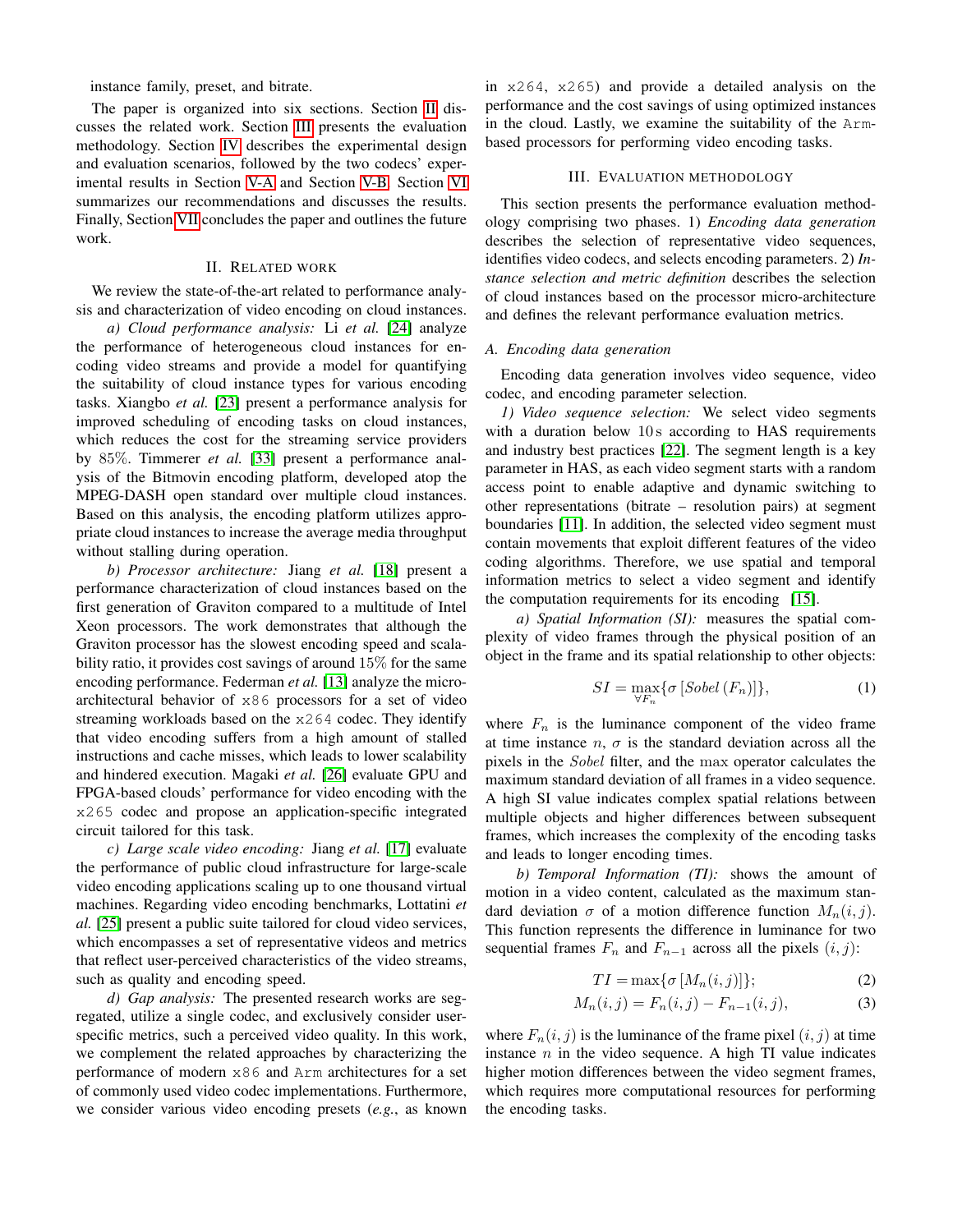Table I: Bitrate ladder (bitrate – resolution pairs).

<span id="page-2-1"></span>

| #              | <i>Bitrate</i> [kbps] | <b>Resolution</b> | #  | Bitrate [kbps] | <b>Resolution</b>  |
|----------------|-----------------------|-------------------|----|----------------|--------------------|
|                | 100                   | $256 \times 144$  | 11 | 4300           | $1920 \times 1080$ |
| $\overline{c}$ | 200                   | $320\times180$    | 12 | 5800           | $1920 \times 1080$ |
| 3              | 240                   | $384\times216$    | 13 | 6500           | $2560\times1440$   |
| 4              | 375                   | $384 \times 216$  | 14 | 7000           | $2560\times1440$   |
| 5              | 550                   | $512\times288$    | 15 | 7500           | $2560\times1440$   |
| 6              | 750                   | $640\times360$    | 16 | 8000           | $3840 \times 2160$ |
|                | 1000                  | 768×432           | 17 | 12000          | $3840 \times 2160$ |
| 8              | 1500                  | $1024 \times 576$ | 18 | 17000          | $3840 \times 2160$ |
| Q              | 2300                  | $1280 \times 720$ | 19 | 20000          | $3840 \times 2160$ |
| 10             | 3000                  | $1280\times720$   |    |                |                    |

*2) Video codec selection:* We identify x264 and x265 [\[37\]](#page-9-8) as the most widely spread codecs for executing video encoding tasks, deployed by more than 90% of the video streaming industry [\[16\]](#page-8-17). The x265 video codec typically requires more computing resources than x264 but achieves a higher video quality for the same encoding parameters [\[14\]](#page-8-18).

*3) Encoding parameters selection:* We select 19 bitrates from 100 kbps to 20 Mbps (see Table [I\)](#page-2-1) and nine encoding presets that define the quality to encoding speed ratio: ultrafast, superfast, veryfast, faster, fast, medium (default preset), slow, slower, and veryslow [\[6\]](#page-8-19). A slower preset uses more features for the same bitrate, which leads to a relatively slower encoding speed and better video quality [\[29\]](#page-9-12). Similarly, faster presets produce lower video quality. According to the official FFmpeg video encoding guide , we do not use the placebo preset that does not provide a significant quality improvement compared to the veryslow preset according to the official FFmpeg video encoding guide [\[6\]](#page-8-19).

## *B. Instance selection and metric definition*

*1) Instance type selection:* We selected instance types based on three commonly used processors for video encoding.

*a) Intel Xeon Platinum:* is a multi-purpose processor based on the latest extension of the x86 architecture with the Advanced Vector Extension (AVX-512) instruction set. It is a 28-core server chip that can execute 56 concurrent threads.

*b) AMD EPYC:* is a multi-purpose processor based on the x86 Zen architecture. For the majority of instance types, AWS provides the first generation EPYC processor with up to 32 cores and 64 concurrent threads. However, for the c instances, AWS provides the second-generation EPYC processors with up to 64 cores and 128 threads per server chip.

The x86 processors of Intel and AMD represent 87% of the cloud instances [\[2\]](#page-8-20) and the majority of personal computers.

*c) Graviton2:* is the second generation of Graviton Arm processors recently released by Amazon. It is a 64-core monolithic server chip that uses Arm's new Neoverse N1 cores, derived from the mobile Cortex-A76 cores. The Arm processors dominate the mobile segment with a 90% market share [\[2\]](#page-8-20). Nevertheless, there is a trend [\[32\]](#page-9-13) from leading companies, such as Apple and Amazon, for using Arm-based processors to power personal computers and cloud instances.

*d) Instance families:* Based on these processor architectures, we select four instance families from the Amazon EC2 cloud (see Table [II\)](#page-3-1) [\[24\]](#page-9-7): 1) *balanced general purpose* m instances, 2) *compute-optimized* c instances, *memory-optimized* r instances, and 3) *burstable* t instances. We selected eight vCPUs for all instance types, corresponding to the largest available sizes of  $t3$ ,  $t3a$ , and  $t4q$  instances. For a fair comparison, we equalize the number of vCPUs. However, the memory size of different instance types might still differ due to their instance type definitions. Nonetheless, the carefully selected video segment's encoding does not exceed the smallest memory size in our set of instances.

*2) Evaluation metrics:* We compare the new Arm instances with the Intel and AMD based x86 instances using three metrics.

*a) Relative encoding time:*  $\Delta t_{enc}(V_{b,p})$  of a video segment  $V_{b,p}$  with a bitrate b and a preset p is the normalized time difference of the Arm encoding time  $t_{Arm}(V_{b,p})$  to the reference x86 encoding time  $t_{x86}(V_{b,p})$ :

$$
\Delta t_{enc}(V_{b,p}) = \frac{t_{Arm}(V_{b,p}) - t_{x86}(V_{b,p})}{t_{x86}(V_{b,p})} \cdot 100. \tag{4}
$$

A positive relative encoding time indicates that the Arm instance is slower than the reference x86 instance, while a negative value indicates that Arm is faster.

*b)* Encoding cost:  $c_{enc}(V_{b,q})$  of a video segment  $V_{b,q}$  is the product between the instance price  $c_i$  (in \$) per second and the segment encoding time  $t(V_{b,q})$  in seconds:

$$
c_{enc}(V_{b,q}) = c_i \cdot t(V_{b,q}), \tag{5}
$$

Although cloud providers typically charge for their on-demand instances on an hourly basis, we scale the price down to seconds for a more fine-grained encoding cost understanding.

*c)* Relative encoding cost:  $\Delta c_{enc}(V_{b,p})$  for a video segment  $V_{b,p}$  with a bitrate b and a preset p is the normalized difference of the Arm encoding cost  $c_{Arm}(V_{b,p})$  to the reference x86 encoding cost  $c_{x86}(V_{b,p})$ :

$$
\Delta c_{enc}(V_{b,p}) = \frac{c_{Arm}(V_{b,p}) - c_{x86}(V_{b,p})}{c_{x86}(V_{b,p})} \cdot 100. \tag{6}
$$

Similarly to relative encoding time, a positive relative encoding cost indicates that Arm is more costly than the reference x86 instance, while a negative value indicates that Arm is cheaper.

#### IV. EXPERIMENTAL DESIGN

<span id="page-2-0"></span>This section describes the implementation and evaluation scenarios of the encoding methodology.

# *A. Video sequence selection*

We selected for encoding a two-second segment from a computer-animated movie [\[36\]](#page-9-14) with high TI and SI metrics [\[21\]](#page-8-21), as described in Section [III.](#page-1-1) The selected video segment's TI metric has a value of 22, which is three times higher than the average TI value (8.2) of the other movie segments. This implies high motion between the frames. In turn, the SI metric of this segment has a value of 18.1, which is slightly above the average SI value (16.3) of all movie segments, which implies higher spatial complexity.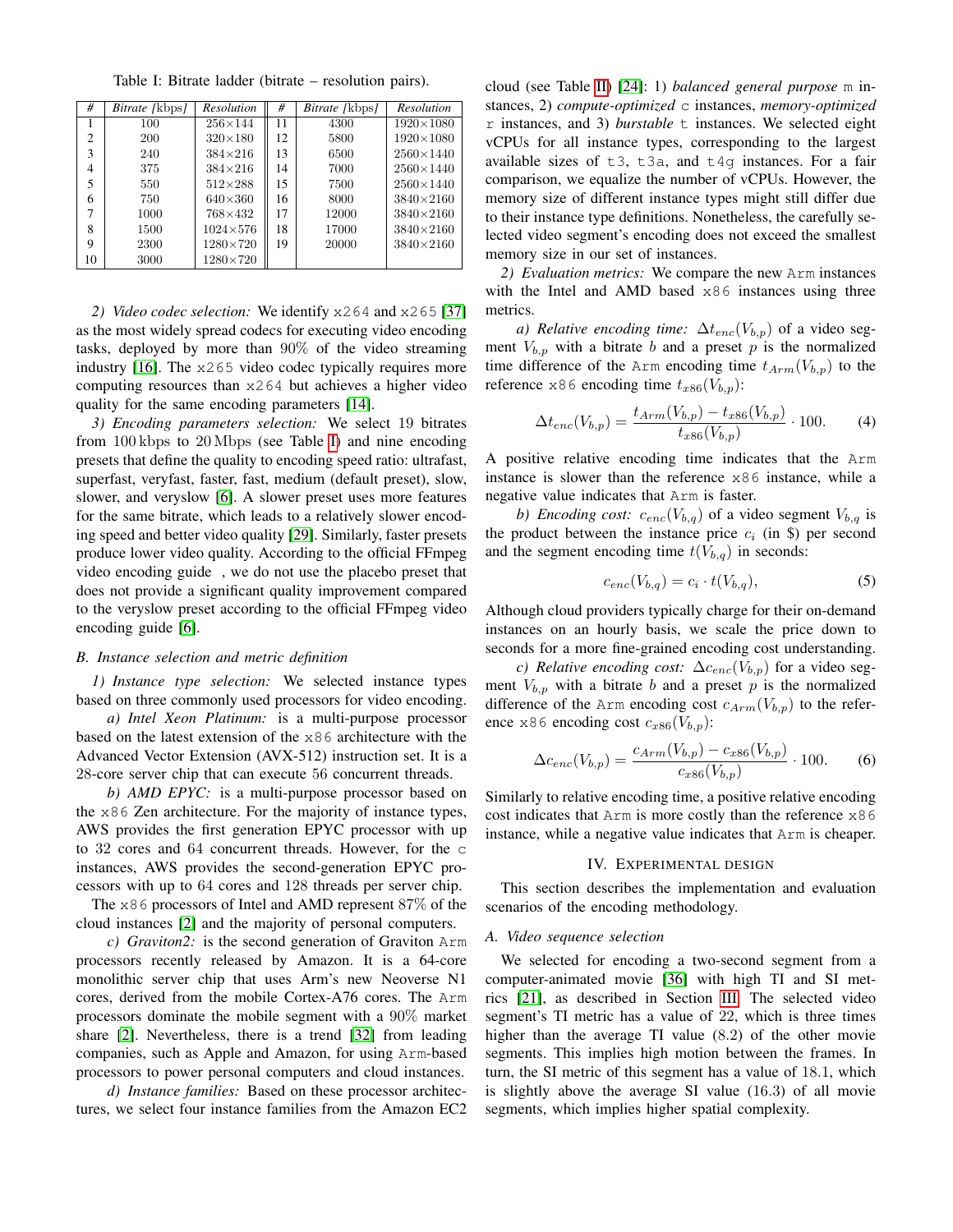<span id="page-3-1"></span>

| <i>Instance type</i> | Architecture    | vCPUs | Memory [GiB] Storage [GiB] |                              | Network                  | Physical processor                        | Clock [GHz] | $Price[\frac{1}{2}h]$ |
|----------------------|-----------------|-------|----------------------------|------------------------------|--------------------------|-------------------------------------------|-------------|-----------------------|
| m5.2xlarge           |                 | 8     | 32                         |                              |                          | 1st or 2nd generation                     | $\leq 3.1$  | 0.383                 |
| $c5.2x1$ arqe        | $64$ -bit $x86$ |       | 32<br><b>EBS</b>           | $\leq 10$ Gbps               | Intel Xeon Platinum 8000 | $\leq 3.4$                                | 0.34        |                       |
| r5.2xlarge           |                 |       | 64                         |                              |                          | series (Skylake-SP or                     | $\leq 3.1$  | 0.504                 |
| t3.2xlarge           |                 |       | 32                         |                              | $< 5$ Gbps               | Cascade Lake)                             | $\leq 3.1$  | 0.3341                |
| m5a.2xlarge          | $64$ -bit $x86$ | 8     | 32                         | 16<br><b>EBS</b><br>64<br>32 |                          | AMD EPYC 7000 series                      | $\leq 2.5$  | 0.344                 |
| c5a.2xlarge          |                 |       |                            |                              |                          | $\leq$ 10 Gbps   AMD EPYC 7002 (2nd gen.) | $\leq 3.3$  | 0.308                 |
| r5a.2xlarge          |                 |       |                            |                              |                          | AMD EPYC 7000 series                      | $\leq 2.5$  | 0.452                 |
| t3a.2xlarge          |                 |       |                            |                              | $< 5$ Gbps               | AMD EPYC                                  | $\leq 2.5$  | 0.3008                |
| m6q.2xlarge          |                 | 8     | $\overline{32}$            | 16<br><b>EBS</b><br>64<br>32 | $\leq 10$ Gbps           | <b>AWS</b> Graviton2                      | $\leq 2.5$  | 0.308                 |
| c6g.2xlarge          | 64-bit Arm      |       |                            |                              |                          |                                           |             | 0.272                 |
| r6q.2xlarge          |                 |       |                            |                              |                          |                                           |             | 0.4032                |
| t4g.2xlarge          |                 |       |                            |                              | $\leq 5$ Gbps            |                                           |             | 0.2688                |

Table II: Experimental Amazon EC2 Cloud instance types.

## *B. Encoding software*

We perform the encoding for AVC and HEVC video codecs using the  $\frac{1 \text{ibx264}}{\text{short}}$  (short  $\frac{x264}{\text{and}}$  and  $\frac{1 \text{ibx265}}{\text{short}}$ x265) FFmpeg [\[5\]](#page-8-8) library, as follows:

```
ffmpeg -y -i sintel_2sec0030.y4m
```

```
-r {fps} -vf scale={WxH} format=yuv420p
-c:v {libx264, libx265}
-preset {preset} -b {bitrate}
output.mp4
```
*a) fps:* is the number of video frames per second, which is the same as in the original video segment (*i.e.*, 24);

*b)*  $W \times H$ : specifies the width W and height H (in pixels) of the encoded video segment (see Table [I\)](#page-2-1);

*c) preset:* defines the encoding preset (*e.g.*, fast, slow);

*d) bitrate:* in a encoded video file measured in kbps, as defined in Table [I.](#page-2-1)

We used the latest FFmpeg version 4.3 which uses the libx265 version 3.4 with Huawei enhancements for faster Arm encoding [\[8\]](#page-8-22). We carefully select the number of encoding threads equal to the number of available vCPUs of each instance type. We run all instances in the US East Amazon EC2 region with two default Ubuntu Server 18.04 LTS images that include Python packages: ami-0ac80df6eff0e70b5 for 64-bit x86 instances, and ami-0d221091ef7082bcf for 64-bit Arm instances. We manually deployed the latest FFmpeg version 4.3 to replace the default 3.4.6 version of Ubuntu 18.04 LTS.

# <span id="page-3-2"></span>*C. Evaluation scenarios*

We created two evaluation scenarios for each of the codec. We repeated all experiments five times for a total of  $10,260$ experiments for both x264 and x265 codec. This translates into a total cloud instance time of over 260 h. We report the average values of the metrics described in the following paragraphs.

*1) Instance family:* comparison uses two metrics:

*a) Relative encoding time:* difference  $\Delta t_{enc}(V_{b,p})$  of each x86 and Arm instance from the same instance family, as presented in Table [II](#page-3-1) (*i.e.*, m, c, r, t);

*b)* Relative encoding cost: difference  $\Delta c_{enc}(V_{b,p})$  across both processor architectures from the same instance family.

*2) Processor architecture:* comparison uses two metrics:

*a) Fastest encoding time:* of Arm  $t_{Arm}(V_{b,p})$  and x86 instances  $t_{x86}(V_{b,p})$  independent of the instance family.

*b)* Lowest encoding cost:  $c_{enc}(V_{b,p})$  across all instance families from the same processor architecture.

# V. EVALUATION RESULTS

We present the encoding results that compare the  $x86$  and Arm instances for the x264 and x265 codecs, following the evaluation scenarios from Section [IV-C.](#page-3-2) We use heatmaps to simplify the three-dimensional visualization of the encoding time and cost dependency on the encoding bitrates and presets.

## <span id="page-3-0"></span>*A. x264 Codec*

*1) Instance family:*

*a) Relative encoding time:* Figure [1a](#page-4-0) displays the relative encoding time  $\Delta t_{enc}(V_{b,p})$  between Arm and x86 instances (Intel and AMD) with various encoding presets and bitrates. We observe that the  $x86$  c instances achieve for all presets and bitrates on average 30, 78% faster encoding times than the Arm c6g instances. For the other instance families, the x86 instances are faster than the Arm instances, primary for lower bitrates (≤8 Mbps) and presets between "ultrafast" and "veryfast". The Arm instances t4g, m6g and r6g reveal faster encoding times than the Intel x86 instances, especially for presets between "very fast" and "fast", and for bitrates higher than 750 kbps. In particular, m6g and r6g achieve up to 7.51%, while  $t4q$  achieves up to 17.82% faster encoding times than the Intel x86 instances. Considering the x86 instances of AMD, the Arm instances  $t4q$ , m6q and r6q achieve faster encoding times especially for presets between "very fast" and "very slow", and for bitrates higher than 750 kbps.

Overall, t4g.2xlarge shows the shortest relative encoding time due to the burstable behavior.

*b) Relative encoding cost:* Beside relative encoding times, we closely analyze the relative encoding costs  $\Delta c_{enc}(V_{b,p})$  with various encoding presets and bitrates (see Figure [1b\)](#page-4-0). For  $m$ ,  $r$ , and  $t$  instances, the Arm instances reveal the highest cost saving potential for presets between "very fast" and "fast", and bitrates over 750 kbps. For example, t4g.2xlarge shows on average 19.67%, r6g.2xlarge 13.75%, and m6g.2xlarge 12.84% lower encoding cost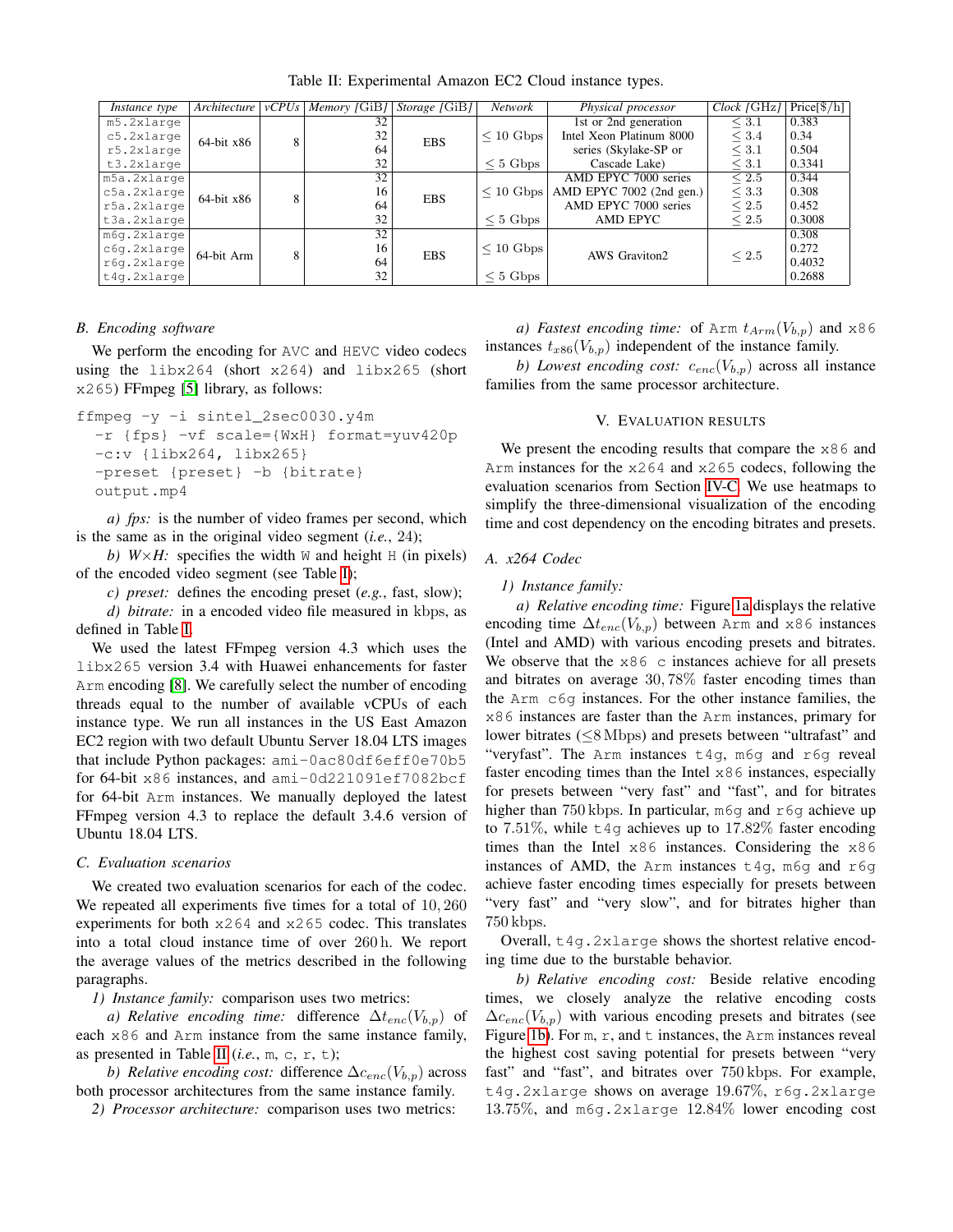<span id="page-4-0"></span>

(b) Encoding costs.

Figure 1: Relative encoding time and cost for four instance families with different presets, bitrates, and  $x264$  codec.

than the corresponding  $x86$  instances. The c instances, especially the AMD based c5a, show highest cost saving potential for all presets and bitrates. The combination of lower cost and faster encoding performance than Intel based c5 make the c5a to the first choice for the x264 codec.

*c) Recommendation:* For fast encoding, we recommend using  $x86$  instances for bitrates lower than  $8$  Mbps and presets between "ultrafast" and "veryfast". Arm instances are faster for bitrates higher than 750 kbps and presets between "very fast" and "fast". For a low encoding cost, we recommend Arm over  $x86$  for m, r, and t instances. However, for c instances, we recommend x86, and especially the AMD based c5a, over Arm.

#### *2) Processor architecture:*

*a)* x86 *encoding time:* The c instance family achieves the fastest encoding times in all experiments. Considering only Intel's  $\times$ 86, c5 is on average 10.44% faster than other three Intel x86 instances due to its higher clock speed. However, the direct comparison of the Intel c5 and the AMD c5a reveal, that the AMD based  $\circ$  instance is on average 10.17% faster. This performance difference is expected because the computeoptimized c5a instances use the second generation AMD EPYC processors, which are based on newer architecture and production processes than the Intel Xeon processors used in c5.

*b)* Arm *encoding time:* Figure [2a](#page-5-2) shows the fastest encoding Arm instances. Overall, the encoding times among Arm instances are negligibly small with encoding time differences of less than 0.85% on average. Furthermore, Figure [2a](#page-5-2) confirms that m6g.2xlarge is fastest in 90% of the experiments with 1.15% faster average encoding times. The  $t4q$ . 2xlarge instance is fastest for bitrates higher than 12 Mbps and presets between "slower" and "veryslow". The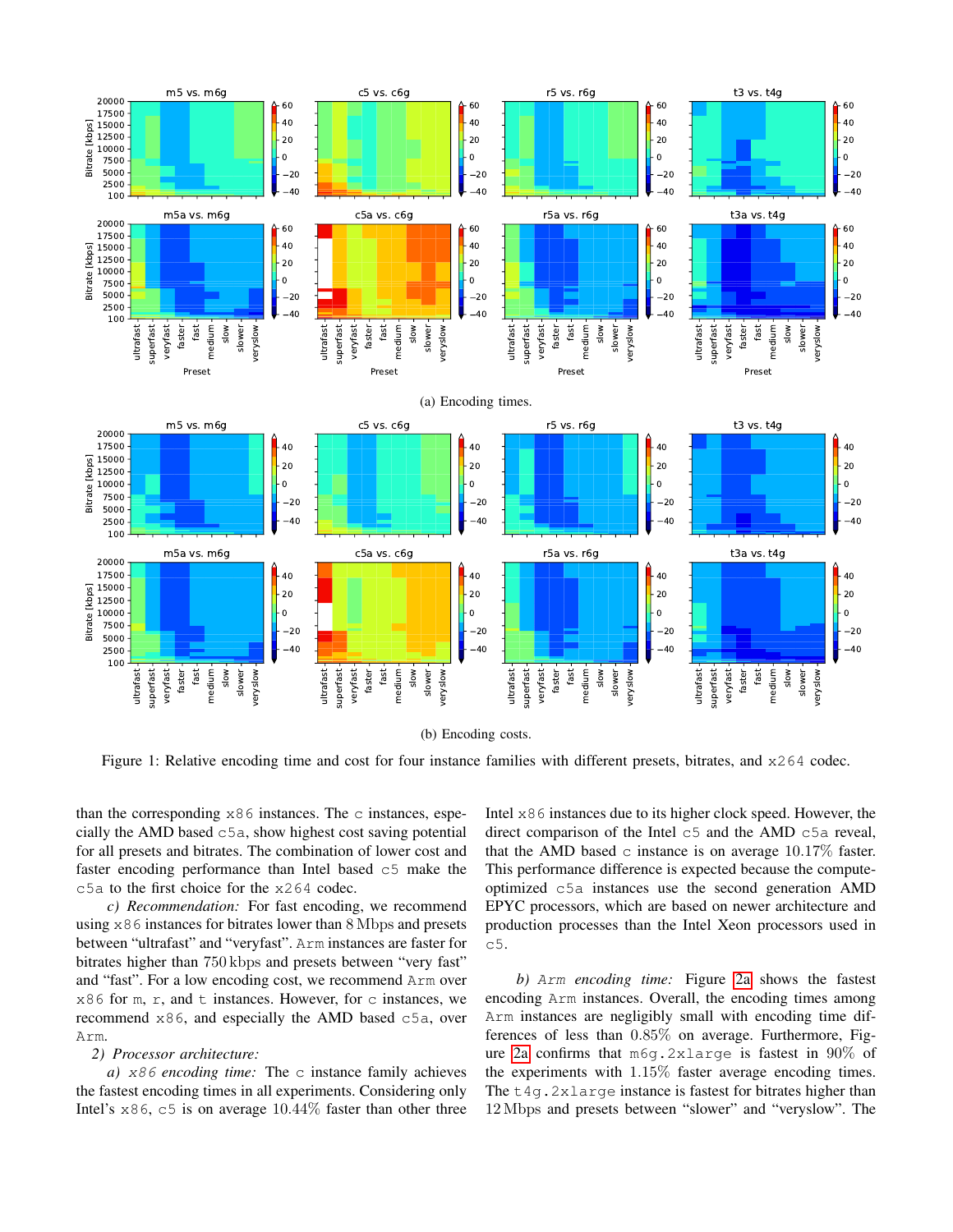<span id="page-5-2"></span>

Figure 2: Fastest and cheapest encoding architecture per instance type for different presets, bitrates, and x264 codec.

r6g.2xlarge instances are fastest in few cases with no detectable pattern, mainly for bitrates between 2.5 Mbps and 12 Mbps, and presets between "ultrafast" and "slow".

*c) Encoding cost:* The c instance and especially the AMD-based  $c5a$  instance achieves the lowest  $x86$  encoding costs in all experiments thanks to its fast encoding times and low price compared to the other three x86 instances. Figure [2b](#page-5-2) shows the lowest encoding cost for Arm instances. In particular, the  $t4q$ .  $2x$ large instance achieves the lowest encoding costs, followed by c6g.2xlarge. The low encoding cost of t4g.2xlarge in the majority of experiments is due to its low price and burstable performance.

*d) Recommendation:* Among x86 instances, we recommend using c instances for fastest encoding and lowest cost. Among c instances, we recommend to prioritize c5a over c5 instances, as c5a are based on latest processor architecture from AMD. Among Arm instances, we recommend m6g.2xlarge for fastest encoding times, and t4g.2xlarge for lowest encoding cost.

#### <span id="page-5-0"></span>*B. x265 codec*

To analyze the different codecs' impact, we repeat the same set of experiments using the x265 codec.

#### *1) Instance family:*

*a) Relative encoding time:* Figure [3](#page-6-0) reveals that the Arm instances are on average  $329.42\%$  slower than the  $x86$ instances in all experiments. We observe higher relative encoding times of at least 279.92% for presets between "slow" and "veryslow" and lower for presets between "ultrafast" and "superfast". In particular,  $t4q$ . 2xlarge shows the smallest difference of  $16.48\%$  for a bitrate of  $100 \text{ kbps}$ , and  $c5a$ the highest differences of up to 847.67% compared to Arm c6g instance for presets between "slow" and "veryslow". The m6g.2xlarge and r6g.2xlarge instances achieve comparable results depending on the x86 processor. We identify a higher average relative encoding time difference of 360.79% for Intel based instances, and 229.76% for AMD based instances.

In contrast to the x264 codec, Arm instances show in all experiments slower relative encoding times. Moreover, we identify different areas in the heatmaps with small relative encoding time for both codecs. For example, the x265 codec shows the smallest difference for areas with low bitrate and "ultrafast" preset, where the x264 codec shows highest  $\Delta t_{enc}(V_{b,q}).$ 

*b) Relative encoding cost:* For completeness, Figure [3b](#page-6-0) depicts the relative encoding cost  $\Delta c_{enc}(V_{b,p})$  between x86 and Arm instances with various encoding presets and bitrates. The Arm instances introduce 382.58% higher encoding costs on average than the corresponding  $x86$  instances in all experiments.

As Arm instances imply 31.66% to 635.01% higher encoding costs compared to Intel-based and 4.09% to 736.90% for AMD basedx86 instances. Therefore, we do not identify any cost-saving potential. We explain the higher costs due to the high relative encoding time, as presented in the previous section.

*c) Recommendation:* The experimental results confirm that the x265 support in FFmpeg 4.3 is not yet optimized for Arm instances. We recommend using x86 instances.

*2) Processor architecture:*

*a)* x86 *encoding time:* Figure [4a](#page-6-1) shows that the c family delivers the fastest encoding time in all experiments on x86 instances. Especially, the c5a instance with AMD processors is on average 15.65% faster than all other x86. In particular, c5a is on average  $31.64\%$  faster than t instances,  $27.19\%$ faster than  $x86$  m and r instances, and  $4.67\%$  faster than  $c5$ instances with Intel processor.

*b)* Arm *encoding time:* Figure [4b](#page-6-1) shows that m6g.2xlarge is fastest in 66.08% of the experiments, followed by  $t4q$ . 2xlarge in 23.39%. Overall, the relative encoding time among the Arm instances is negligibly small and in the range of measurement noise. More precisely, m6g.2xlarge is on average only 0.21%, t4g.2xlarge 0.13%, r6g.2xlarge  $0.23\%$ , and c6g.2xlarge  $0.07\%$ faster.

*c) Encoding cost:* For all experiments, c5a.2xlarge achieves lowest encoding costs among x86 instances, and t4g.2xlarge among Arm instances. Specifically, the c5a instance with AMD processors reveals on average 15.65% lower cost than all other x86 instances and 13.65% lower average cost than the corresponding  $c5$  instance with Intel processors. For comparison, the  $t_4q$ .  $2x$ large reports only 1.34% lower cost among all Arm instances.

*d) Recommendation:* The c5a.2xlarge instance shows the fastest encoding times and the lowest encoding cost for x86 instances in all experiments. Among the Arm instances, t4g.2xlarge competes with m6g.2xlarge for the fastest encoding time. However, t4g.2xlarge achieves the lowest encoding cost in all experiments.

## VI. SUMMARY AND DISCUSSION

# <span id="page-5-1"></span>*A. Summary*

We summarize in this section our recommendations related to the video encoding time and cost for both codecs and processor architectures. In Figure [5](#page-7-0) we provide accurate visual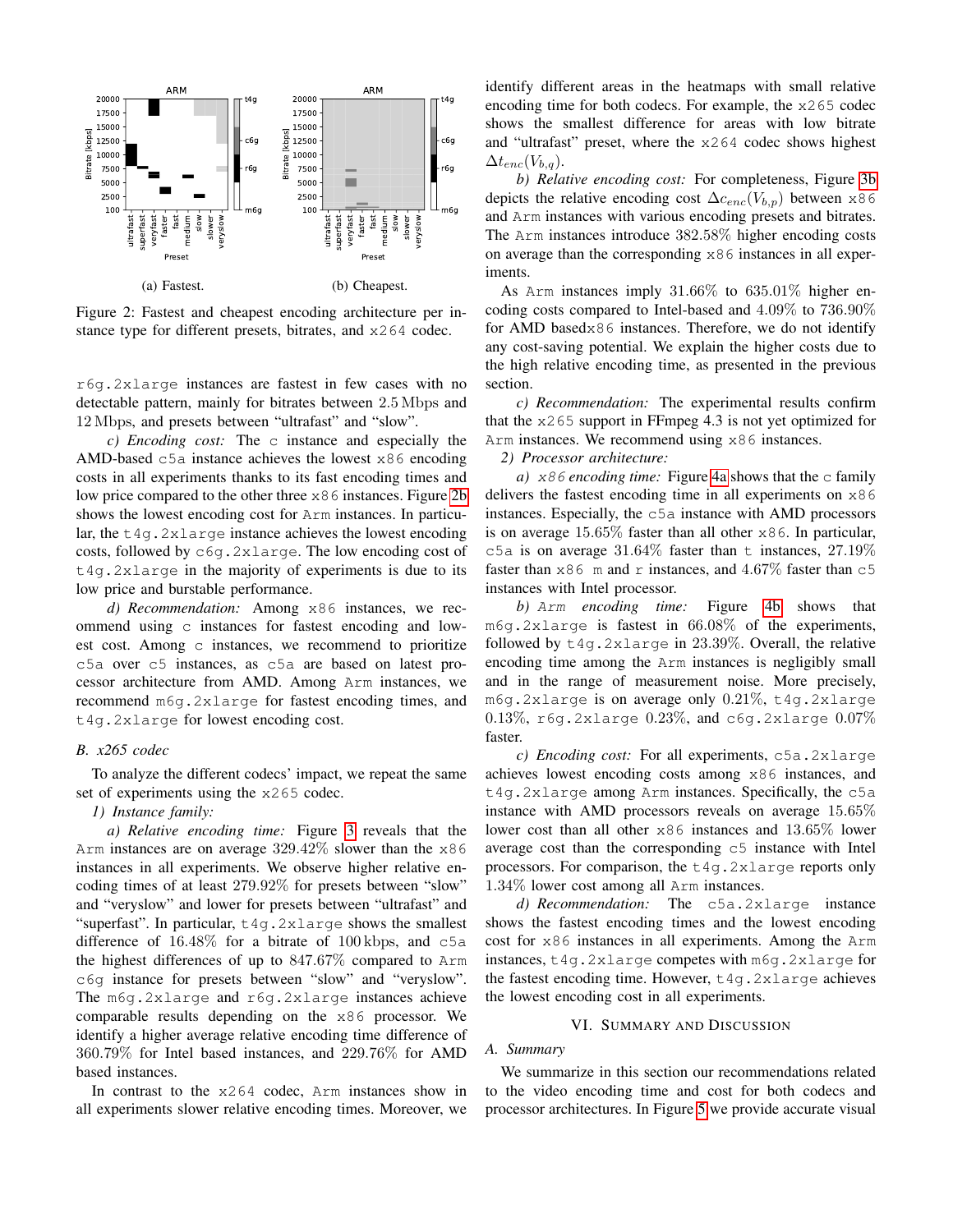<span id="page-6-0"></span>

(b) Encoding costs.

Figure 3: Relative encoding time and cost for four instance families with different presets, bitrates, and  $x265$  codec.

<span id="page-6-1"></span>

Figure 4: Fastest encoding instance for different encoding presets, bitrates, and x265 codec.

reference tables indicating the fastest and cheapest options for all evaluated instance families, presets, and bitrates for the x264 codec. As the results for x265 codec report a clear best performing instance family for the fastest time and lowest cost, independently from the preset and bitrate, we describe these results only textually.

# *1) Fast encoding:*

*a)* x264 *codec:* Overall, we recommend x86 instances especially for bitrates lower than 8 Mbps and presets between "ultrafast" and "veryfast". As depicted in Figure [5a,](#page-7-0) we recommend Arm instances mainly for bitrates higher than 750 kbps and presets between "very fast" and "fast". Among all  $x86$  instances, we recommend to use c instances and especially to prioritize the AMD based c5a over the Intel based c5 instance. Among all Arm instances,the m6g.2xlarge instance is the fastest, but with an advantage of only 1.15% on average.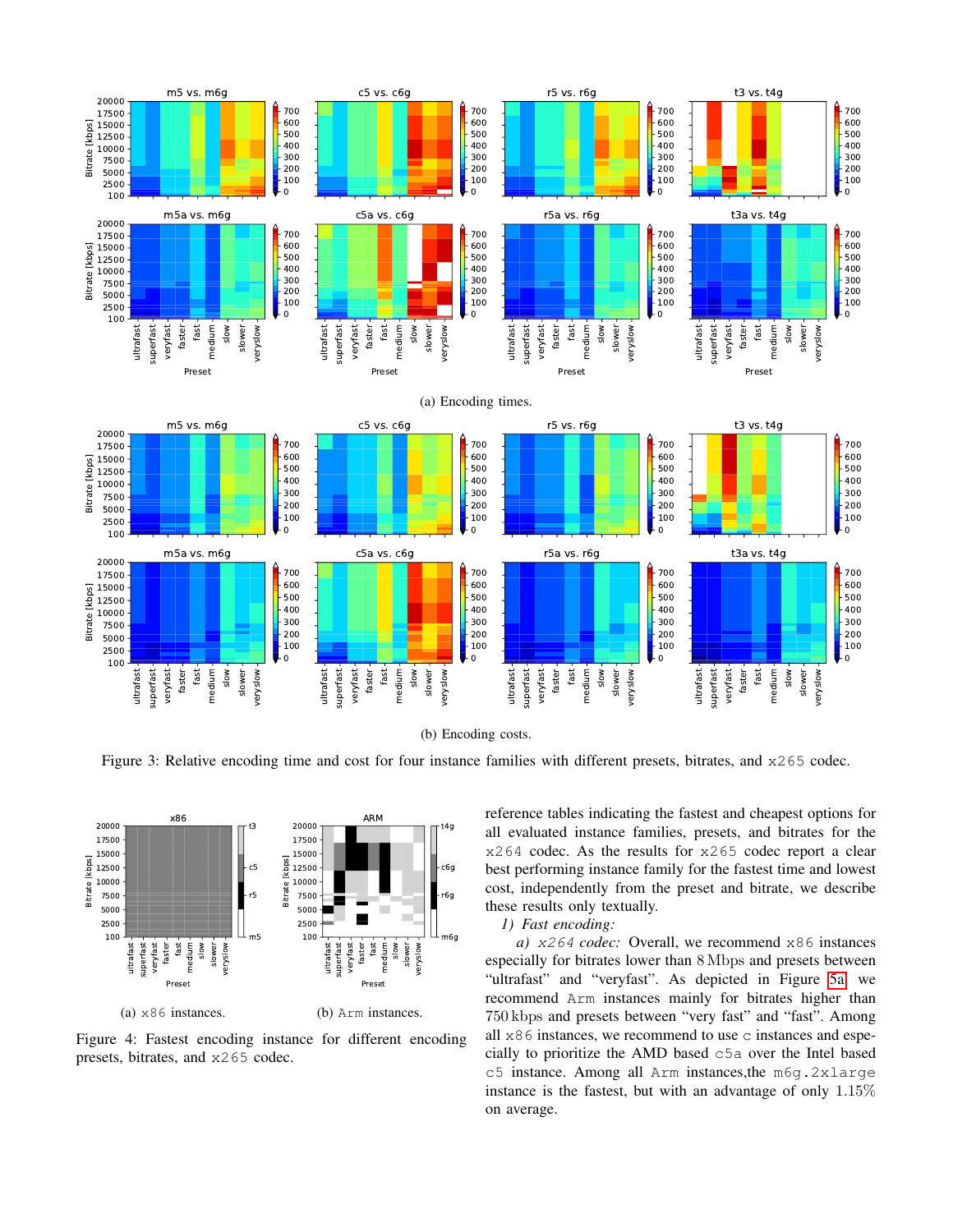<span id="page-7-0"></span>

(b) Lowest encoding cost.

Figure 5: Reference table for fastest encoding times and lowest cost for four instance families with different presets, bitrates, and x264 codec.

*b)* x265 *codec:* We recommend x86 instead of Arm instances, as the  $x265$  implementation in the latest FFmpeg version is not yet optimized for Arm. Among x86 instances, we recommend the AMD based c5a.2xlarge, which is on average 4.67% faster than the Intel based c5.2xlarge instance. Among the Arm instances, we recommend m6g.2xlarge as it achieves the fastest encoding times in most experiments.

## *2) Low cost encoding:*

*a)* x264 *codec:* Overall and as presented in Figure [5b,](#page-7-0) we recommend x86 instances for bitrates lower than 8 Mbps and presets between "ultrafast" and "superfast". Among all x86 instances, we recommend to use c instances and to prioritize the AMD based c5a instance. We recommend Arm instances for m,  $r$ , and  $t$  instances especially for presets between "very fast" and "veryfast". In particular, Arm instances reduce the encoding cost of up to 33.63% compared to x86. We observe that  $c5a$  achieves the lowest encoding cost among x86, and t4g.2xlarge among Arm instances.

*b)* x265 *codec:* We recommend using x86 instances that generate on average 382.58% lower encoding costs than Arm instances. The c5a.2xlarge instance achieves  $15.65\%$ lower average cost among x86 instances and on average 13.65% lower cost than c5.2xlarge instances. Among Arm instances, the t4g.2xlarge reveals lowest cost in all experiments, but the advantage is just 1.34%.

#### *B. Discussion*

The pricing model of AWS ranks the instances in descending order with Intel x86 instances with highest cost, followed by AMD based x86 as middle cost, and Arm instances as low-cost alternatives. We observe that the instance performance primarily follows this pricing model. However, as cost and performance are two conflicting objectives, we also analysed the cost to performance ratio. We revealed that for specific settings and codecs the low cost Arm instances can outperform faster and higher price x86 instances. We explain this observation by the different instruction set architecture (ISA) of both processors types.

In particular, the x86 CPUs use Complex Instruction Set Computing (CISC) while Arm uses Reduced Instruction Set Computing (RISC). With other words, the former uses more complex instructions with several cycles while Arm uses only one cycle to execute a single instruction. Consequently, we identified the software support for Arm instances as an important aspect that affects the performance. For example, we observed a high performance discrepancy between Arm and x86 instances for the compute intensive x265 codec. We explain the discrepancy through the fact that the FFmpeg 4.3 is not yet optimised for Arm instances.

Besides, the performance depends on the hardware allocation of the cloud provider. For example, the default allocation of Amazon EC2 uses hyper-threading that assigns on x86 instances one logical hyper-threaded core to a vCPU (except t2). In contrast, the Arm instances assign one physical core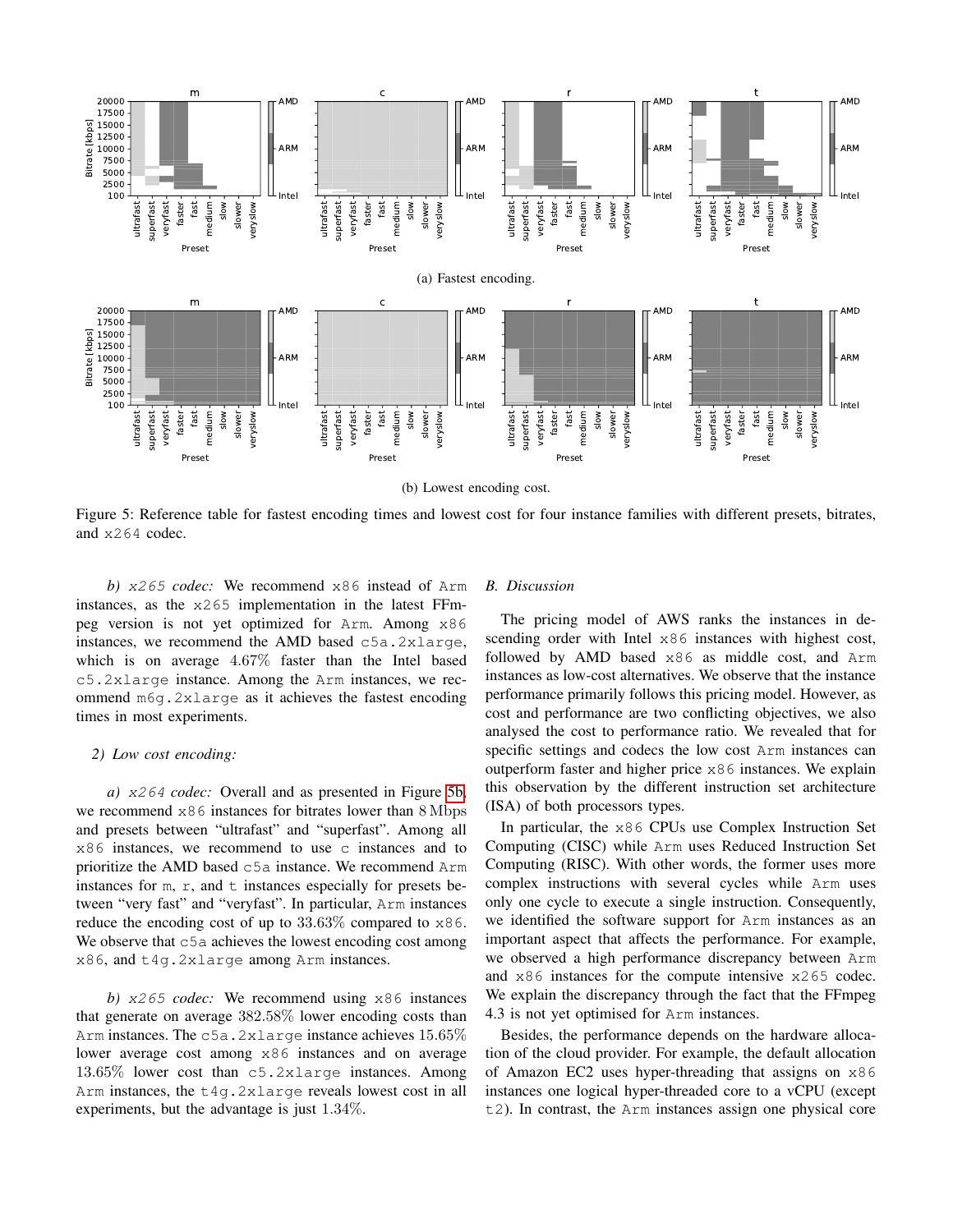Table III: Encoding recommendation summary.

<span id="page-8-25"></span>

| Goal<br>Codec | <b>Fast encoding</b>   | Low cost        |  |  |
|---------------|------------------------|-----------------|--|--|
| x264          | x86 (c5a)<br>Arm (m6q) | Arm (t4q)       |  |  |
| x265          | x86 (c5a)              | $x86$ ( $c5a$ ) |  |  |

to a vCPU [\[7\]](#page-8-23) in the absence of hyper-threading. This fact en-ables companies<sup>[1](#page-8-24)</sup>, such as Snap Inc reducing CPU utilization by roughly 10%, Honeycomb.io running 30% fewer instances, and NextRoll saving up to 50% cost compared to previous generation EC2 instances for their workloads.

Overall, with continuously improving software support and optimisation for Arm, we forecast a decreasing performance difference between Arm and x86 instances which also applies for video encoding tasks.

# VII. CONCLUSION

<span id="page-8-9"></span>In this paper, we provide a performance analysis for video encoding tasks of Arm and x86 instances of four Amazon EC2 instance families with three different processors. We conducted a total of 20.520 experiments in two evaluation scenarios for the two most widely used video codecs.

Table [III](#page-8-25) summarises our recommendations based on the evaluation results related to the encoding time and cost.

The evaluation results clearly reveal that the Arm instances can achieve faster encoding times at a lower cost than the corresponding x86 instances. However, the encoding performance of Arm and x86 instances depends on many factors such as bitrate, preset, and codec. Independently from the codec, we show that the  $x86$  c instance and specifically the AMD based c5a instance achieves fast encoding times at a lower cost in most experiments, which makes it suitable for general encoding use.

In summary, regarding the measured encoding performance potential for specific encoding settings and the continuously improving support of Arm instances, we forecast a decreasing performance difference between Arm and x86 instances.

In the future, we plan to extend our analysis with different emerging codec implementations and longer video segments to generalize our recommendations. Furthermore, we will perform an in-depth analysis of overprovisioning by evaluating x86 instances with various CPU options [\[7\]](#page-8-23) for the fastest instance setup.

#### **REFERENCES**

- <span id="page-8-5"></span>[1] Use Spot Instance Pricing for Your Video Encoding Workflows with Bitmovin. https://aws.amazon.[com/ru/blogs/startups/use-spot](https://aws.amazon.com/ru/blogs/startups/use-spot-instance-pricing-for-your-video-encoding-workflows-with-bitmovin-containerized-encoding)[instance-pricing-for-your-video-encoding-workflows-with-bitmovin](https://aws.amazon.com/ru/blogs/startups/use-spot-instance-pricing-for-your-video-encoding-workflows-with-bitmovin-containerized-encoding)[containerized-encoding,](https://aws.amazon.com/ru/blogs/startups/use-spot-instance-pricing-for-your-video-encoding-workflows-with-bitmovin-containerized-encoding) 2017. [Online; accessed 08-September-2020].
- <span id="page-8-20"></span>[2] Arm's market share and targets across key technology markets in 2018 and 2028 fiscal years. https://www.statista.[com/statistics/1132112/arm](https://www.statista.com/statistics/1132112/arm-market-share-targets/)[market-share-targets/,](https://www.statista.com/statistics/1132112/arm-market-share-targets/) 2020. [Online; accessed 29-September-2020].
- <span id="page-8-7"></span>[3] AWS Graviton Processor. Enabling the best price performance in Amazon EC2. https://aws.amazon.[com/ec2/graviton,](https://aws.amazon.com/ec2/graviton) 2020. [Online; accessed 08-September-2020].

<span id="page-8-24"></span><sup>1</sup>https://aws.amazon.[com/ec2/graviton](https://aws.amazon.com/ec2/graviton)

- <span id="page-8-0"></span>[4] Cisco annual internet report (2018–2023). Technical report, Cisco, 170 West Tasman Dr. San Jose, CA 95134 USA, 2020.<br>FFmpeg Codecs Documentation. https://ffmpeg.org/ffmpeg-
- <span id="page-8-8"></span>[5] FFmpeg Codecs Documentation. [codecs](https://ffmpeg.org/ffmpeg-codecs.html).html, 2020. [Online; accessed 14-September-2020].
- <span id="page-8-19"></span>[6] H.264 Video Encoding Guide. https://trac.ffmpeg.[org/wiki/Encode/](https://trac.ffmpeg.org/wiki/Encode/H.264) H.[264,](https://trac.ffmpeg.org/wiki/Encode/H.264) 2020. [Online; accessed 10-September-2020].
- <span id="page-8-23"></span>[7] Optimizing CPU options. https://docs.aws.amazon.[com/AWSEC2/latest/](https://docs.aws.amazon.com/AWSEC2/latest/UserGuide/instance-optimize-cpu.html) [UserGuide/instance-optimize-cpu](https://docs.aws.amazon.com/AWSEC2/latest/UserGuide/instance-optimize-cpu.html).html, 2020. [Online; accessed 4- October-2020].
- <span id="page-8-22"></span>[8] x265 documentation. Release Notes. [https://x265](https://x265.readthedocs.io/en/default/releasenotes.html).readthedocs.io/en/ [default/releasenotes](https://x265.readthedocs.io/en/default/releasenotes.html).html, 2020. [Online; accessed 14-September-2020].
- <span id="page-8-3"></span>[9] B. Bross, J. Chen, and S. Liu. Versatile Video Coding (Draft 7). Document, JVET-P2001, Geneva, CH, October 2019.
- <span id="page-8-1"></span>[10] Abdelhak Bentaleb, Bayan Taani, Ali C. Begen, Christian Timmerer, and Roger Zimmermann. A survey on bitrate adaptation schemes for streaming media over HTTP. *IEEE Commun. Surv. Tutorials*, 21(1):562– 585, 2019.
- <span id="page-8-15"></span>[11] Nassima Bouzakaria, Cyril Concolato, and Jean Le Feuvre. Overhead and performance of low latency live streaming using MPEG-DASH. In *5th International Conference on Information, Intelligence, Systems and Applications, IISA 2014, Chania, Crete, Greece, July 7-9, 2014*, pages 92–97, 2014.
- <span id="page-8-2"></span>[12] Yue Chen, Debargha Mukherjee, Jingning Han, Adrian Grange, Yaowu Xu, Zoe Liu, Sarah Parker, Cheng Chen, Hui Su, Urvang Joshi, Ching-Han Chiang, Yunqing Wang, Paul Wilkins, Jim Bankoski, Luc N. Trudeau, Nathan E. Egge, Jean-Marc Valin, Thomas Davies, Steinar Midtskogen, Andrey Norkin, and Peter De Rivaz. An overview of core coding tools in the AV1 video codec. In *2018 Picture Coding Symposium, PCS 2018, San Francisco, CA, USA, June 24-27, 2018*, pages 41–45, 2018.
- <span id="page-8-12"></span>[13] Michael Ferdman, Almutaz Adileh, Yusuf Onur Koçberber, Stavros Volos, Mohammad Alisafaee, Djordje Jevdjic, Cansu Kaynak, Adrian Daniel Popescu, Anastasia Ailamaki, and Babak Falsafi. Clearing the clouds: a study of emerging scale-out workloads on modern hardware. In *Proceedings of the 17th International Conference on Architectural Support for Programming Languages and Operating Systems, ASPLOS 2012, London, UK, March 3-7, 2012*, pages 37–48, 2012.
- <span id="page-8-18"></span>[14] Q. Huangyuan, L. Song, Z. Luo, X. Wang, and Y. Zhao. Performance evaluation of H.265/MPEG-HEVC encoders for 4K video sequences. In *Signal and Information Processing Association Annual Summit and Conference (APSIPA), 2014 Asia-Pacific*, pages 1–8, 2014.
- <span id="page-8-16"></span>[15] ITU-T. Subjective video quality assessment methods for multimedia applications. Recommendation ITU-T P.910, International Telecommunication Union, Geneva, April 2008.
- <span id="page-8-17"></span>[16] ITU-T. H.264 : Advanced video coding for generic audiovisual services. Recommendation T-REC-H.264-201906-I, International Telecommunication Union, Geneva, April 2019.
- <span id="page-8-13"></span>[17] Qingye Jiang, Young Choon Lee, and Albert Y. Zomaya. Scalable video transcoding in public clouds. In *19th IEEE/ACM International Symposium on Cluster, Cloud and Grid Computing, CCGRID 2019, Larnaca, Cyprus, May 14-17, 2019*, pages 70–75, 2019.
- <span id="page-8-11"></span>[18] Qingye Jiang, Young Choon Lee, and Albert Y. Zomaya. The power of ARM64 in public clouds. In *20th IEEE/ACM International Symposium on Cluster, Cloud and Internet Computing, CCGRID 2020, Melbourne, Australia, May 11-14, 2020*, pages 459–468, 2020.
- <span id="page-8-6"></span>[19] Dragi Kimovski, Roland Mathá, Josef Hammer, Narges Mehran, Hermann Hellwagner, and Radu Prodan. Cloud, fog or edge: Where to compute? *IEEE Internet Computing*, 2021.
- <span id="page-8-4"></span>[20] Maria G. Koziri, Panos K. Papadopoulos, Nikos Tziritas, Thanasis Loukopoulos, Samee U. Khan, and Albert Y. Zomaya. Efficient cloud provisioning for video transcoding: Review, open challenges and future opportunities. *IEEE Internet Comput.*, 22(5):46–55, 2018.
- <span id="page-8-21"></span>[21] Pierre Lebreton, Werner Robitza, and Steve Göring. Command-line tool for calculating SI and TI according to ITU-T P.910. [https://github](https://github.com/Telecommunication-Telemedia-Assessment/SITI).com/ [Telecommunication-Telemedia-Assessment/SITI,](https://github.com/Telecommunication-Telemedia-Assessment/SITI) 2019. [Online; accessed 25-July-2020].
- <span id="page-8-14"></span>[22] Stefan Lederer, Christopher Müller, and Christian Timmerer. Dynamic adaptive streaming over HTTP dataset. In *Proceedings of the Third Annual ACM SIGMM Conference on Multimedia Systems, MMSys 2012, Chapel Hill, NC, USA, February 22-24, 2012*, pages 89–94, 2012.
- <span id="page-8-10"></span>[23] Xiangbo Li, Mohsen Amini Salehi, Magdy A. Bayoumi, Nian-Feng Tzeng, and Rajkumar Buyya. Cost-efficient and robust on-demand video transcoding using heterogeneous cloud services. *IEEE Trans. Parallel Distrib. Syst.*, 29(3):556–571, 2018.